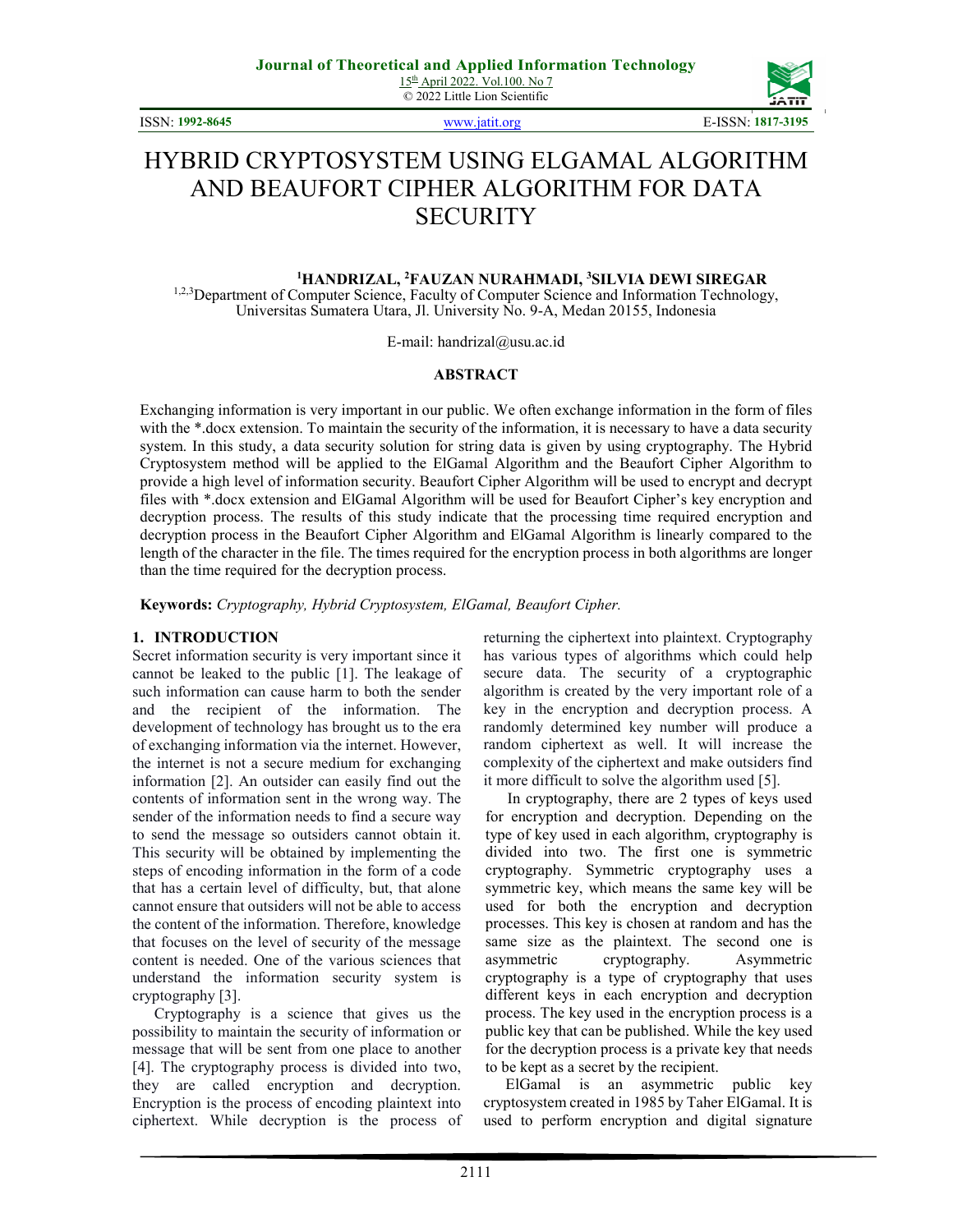15th April 2022. Vol.100. No 7 © 2022 Little Lion Scientific



process [6]. ElGamal algorithm is an asymmetric algorithm that has two types of keys consisting of a public key and a private key. ElGamal uses mathematical analysis in its encryption which is based on discrete logarithm problems. This algorithm consists of three processes, named the key generating process, the encryption process, and the decryption process. This algorithm is a block cipher, which performs the encryption process on plaintext blocks and produces ciphertext blocks which are then decrypted, and the results are combined back into a complete and understandable message. The advantage of the ElGamal algorithm lies in the complexity of discrete logarithms which makes the security level very good but has the disadvantage of producing ciphertext which is several times longer than plaintext.

The Beaufort Cipher is the development result of Vigenere Cipher, which is named after its inventor, Admiral Sir Francis Beaufort [7]. It is categorized as an asymmetric algorithm in cryptography. Beaufort Cipher uses a substitution encryption technique that encodes a message by using the Beaufort table and predefined keywords. An artificial table will be used to encode messages based on a key that is determined at random or by the user of this algorithm himself [8].

Hybrid Cryptosystem is a cryptographic method that combines symmetric algorithms and asymmetric algorithms to take advantage of each algorithm's strength [9]. Creating Hybrid Cryptosystem can be done by applying 2 separate cryptographic algorithms, they are a cryptographic algorithm that has an asymmetric key encapsulation scheme and a cryptographic algorithm that can as an asymmetric key encapsulation scheme [10].

In this cryptographic system, the sender generates a symmetric algorithm key. The message encryption process (plaintext) is carried out by utiliziasyan metric cryptographic algorithm that produces ciphertext, then the key from the symmetrical algorithm (plain key) is encrypted by utilizing the asymmetric cryptography algorithm's public key given by the recipient so that the cipher key is obtained. The sender will send the ciphertext and cipher key to the recipient. The recipient will decrypt the cipher key by using the asymmetric algorithm's private key to get the symmetric algorithm key (plain key). Then, this symmetric algorithm key is used to decrypt the ciphertext. Thus, the recipient gets the plaintext.

## **2. METHOD**

There will be three steps to be done for this system. They are key generator, encryption, and decryption. The key generator will generate the public and private Encrypting consisting of encrypting plaintext into ciphertext using the Beaufort key and encrypting the Beaufort key into cipher key using the ElGamal public key. And decrypting consists of returning the cipher key into the original Beaufort key using the ElGamal private key and ciphertext into plaintext using the Beaufort key.

## **2.1. Key Generator**

In the generating key process, it is necessary to have a prime number p, a primitive element g, and an arbitrary number x, using the terms that the value of g and x is less than p. The public key for encryption is generated from these 3 numbers with the following equation.

 $y = g^x \mod p$ 

Steps that need to be done to get ElGamal's public key and private key:

- 1. Choose a prime number *p* at random, provided that  $p > 255$ .
- 2. To see whether *p* is a prime number or not, use the Agrawal Biswas test.
- 3. Generate a random *Z*, provided that  $2 \le Z \le p 2$ and GCD  $(p, Z) = 1$ .
- 4. If  $(1 + Z)^p$  (*mod p*)  $\equiv 1 + Z^p$  (*mod p*), then *p* is a prime number.
- 5. Generate a random primitive root of *p* called *g*, provided that  $g < p$ .
- 6. Generate a random number *x*, provided that  $1 \leq x$  $$
- 7. Compute  $y=g^x \mod p$ .
- 8. Keep the public key (*p, g, y*) and private key (*p, x*).

The recipient of the message is in charge of generating a private key and a public key and then sending the public key to the sender of the message. The sender does not need the private key because the key is only needed for the decryption process.

#### **2.2. Encryption**

That is a process in which a text message (plaintext) is encoded into a message that has confidentiality or ciphertext. This process requires public keys and the private keys process consists of plaintext encryption and the Beaufort key encryption.

#### **2.2.1. Plaintext Encryption**

In the Beaufort Cipher table, the characters in the first row represent the plaintext, while the characters in the first column represent the ciphertext. The encryption process is carried out by drawing a line from one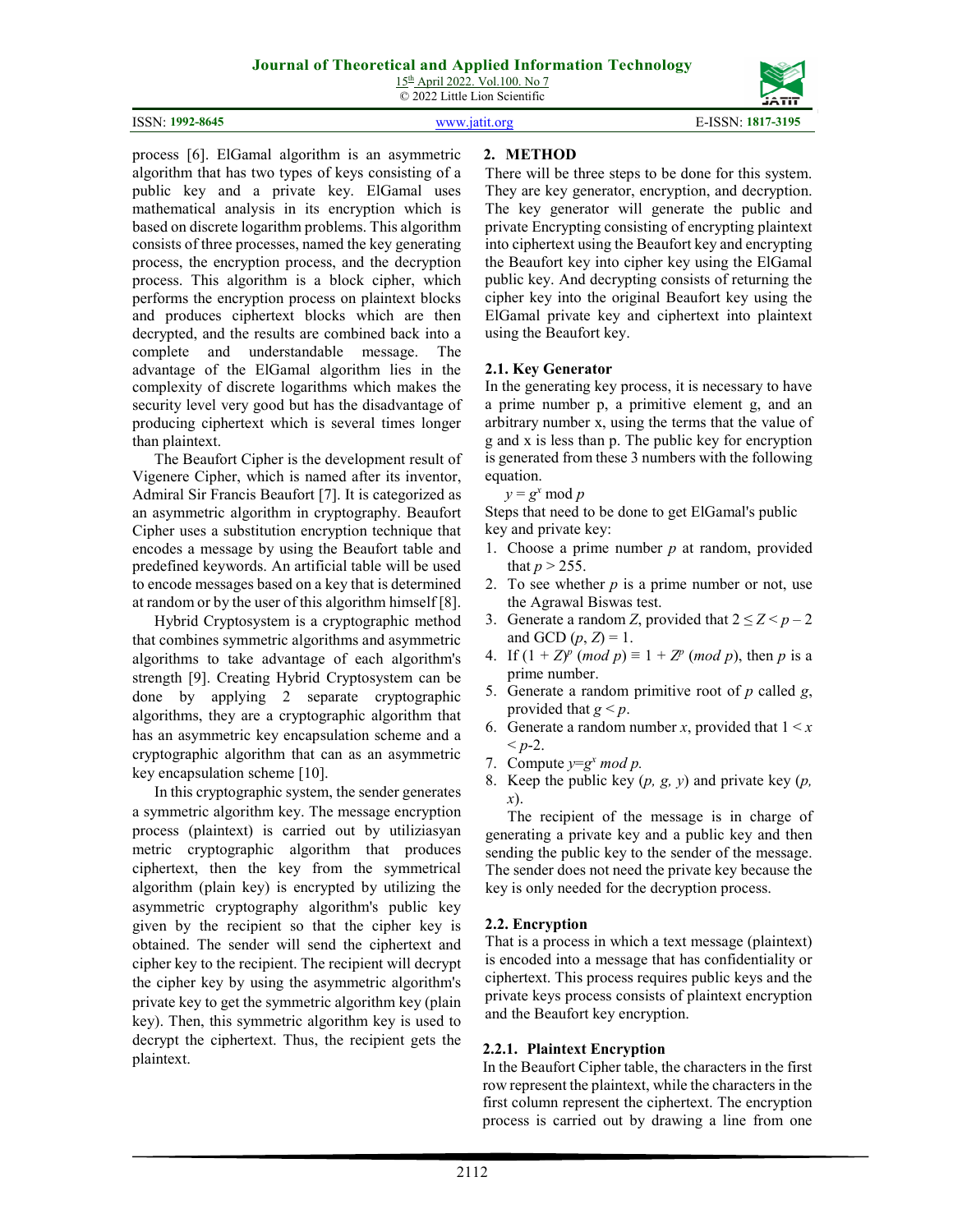15th April 2022. Vol.100. No 7 © 2022 Little Lion Scientific

#### ISSN: **1992-8645** www.jatit.org E-ISSN: **1817-3195**

plaintext character vertically downwards until it finds a predetermined key character, then pulling a horizontal line to the left until the first column in the same row. From this process obtained ciphertext. The decryption process is carried out by drawing a line horizontally to the right starting from the ciphertext character from the first column as the starting point until it finds the key character, then with the key character as the starting point, draw a vertical line up to the character in the first line. From this process obtained plaintext.

Plaintext will be encrypted using the Beaufort key. The steps are:

- 1. Choose a plaintext
- 2. Convert all of the characters in plaintext to ASCII values.
- 3. Generate a random number *k* as the key for each character of the plaintext, provided that  $0 \leq k <$ 256.
- 4. Encrypt the plaintext by computing  $Ci \equiv Ki Pi$ *(mod* 256*)*. *Pi* is the character of plaintext, *Kthe*he s key, and the *Ci* is ciphertext.
- 5. Convert all of the results to char.
- 6. Save the ciphertext.

#### **2.2.2. Beaufort Key Encryption**

That is a process where the Beaufort key (plain key) is encoded into a key that has confidentiality or a cipher key. This process requires the public keys p, g, and y.

Beaufort key will be encrypted using ElGamal's public key. The steps are:

- 1. Choose the Beaufort key.
- 2. Divide the characters of Beaufort key into blocks m1, m2, m3, ..., mn with block m values the in top range *0* top*-1*.
- 3. Convert each block to ASCII values.
- 4. Generate a random number *k* as much as the number of *m*, provided that  $1 \leq k \leq p-1$ .
- 5. Encrypt the Beaufort key using ElGamal's public key  $(p, g, y)$  by computing  $a = g^k \mod p$  and  $b =$ *YK*. *m mod p.*
- 6. Arrange the encrypted blocks sequentially from a1, b1, a2, b2, …, an, bn to get the cipher key.

#### **2.3. Decryption**

Decryption will be divided into cipher key decryption and ciphertext decryption.

#### **2.3.1. Cipher Key Decryption**

The decryption process is the process of returning a message that has previously been encrypted (ciphertext) into the original message or plaintext. This process requires the private keys p and x to decrypt a and b with the following:

$$
m = b \cdot a^{p-l-x} \bmod p
$$

The cipher key will be returned to be the original Beaufort key by using ElGamal's private key. The steps are:

- 1. Choose the cipher key.
- 2. Get the private key (*p, x*).
- 3. Compute  $m = b$ .  $a^{p-1-x} \mod p$ .
- 4. Convert *m* values to char based on Athe SCII table.
- 5. Arrange all chars in the order m1, m2, m3, ..., mn to get the Beaufort key.

#### **2.3.2. Ciphertext Decryption**

The ciphertext will be decrypted using the Beaufort key. The steps are declared as follows:

- 1. Choose the ciphertext.
- 2. Convert all of the characters in ciphertext to ASCII values.
- 3. Get the Beaufort key.
- 4. Decrypt each character of ciphertext by computing  $Pi \equiv Ki - Ci \ (mod \ 256)$
- 5. Convert *Pi* values to char based on SCIthe I table.

#### **3. RESULTS AND DISCUSSION**

System testing and analysis is carried out on encryption and decryption with processing time criteria

#### **3.1.Generate Key**

Generate the public key and private key using the ElGamal algorithm.

- 1. Generate a random number  $p = 347$  and test it with Agrawal Biswas:
	- a. Generate a random  $Z = 50$  ( $2 \le Z < p 2$ ).
	- b. GCD  $(p, Z) = (347,50) = 1$

c. Calculate:  
\n
$$
(1 + Z)^p \pmod{p} = 1 + Z^p \pmod{p}
$$
  
\n $(1 + 50)^{347} \pmod{347} = 1 + 50^{347} \pmod{347}$   
\n $51 = 51$ 

- 2. Generate a random number  $g = 7$  as primitive root of *p.*
- 3. Generate a random number  $x = 13$  ( $1 \le x \le p-2$ ).
- 4. Compute  $y = g^x \mod p = 7^{13} \mod 347 = 57$ .
- 5. Keep  $p = 347$ ,  $q = 7$ ,  $v = 57$  as public key and  $x =$ 13 as private key.

#### **3.2.Encryption**

#### **3.2.1. Plaintext Encryption**

Encrypt the plaintext using the Beaufort Cipher algorithm.

- 1. Choose a plaintext. For example, plaintext (*Pi*) is "STREET".
- 2. Convert plaintext into ASCII code.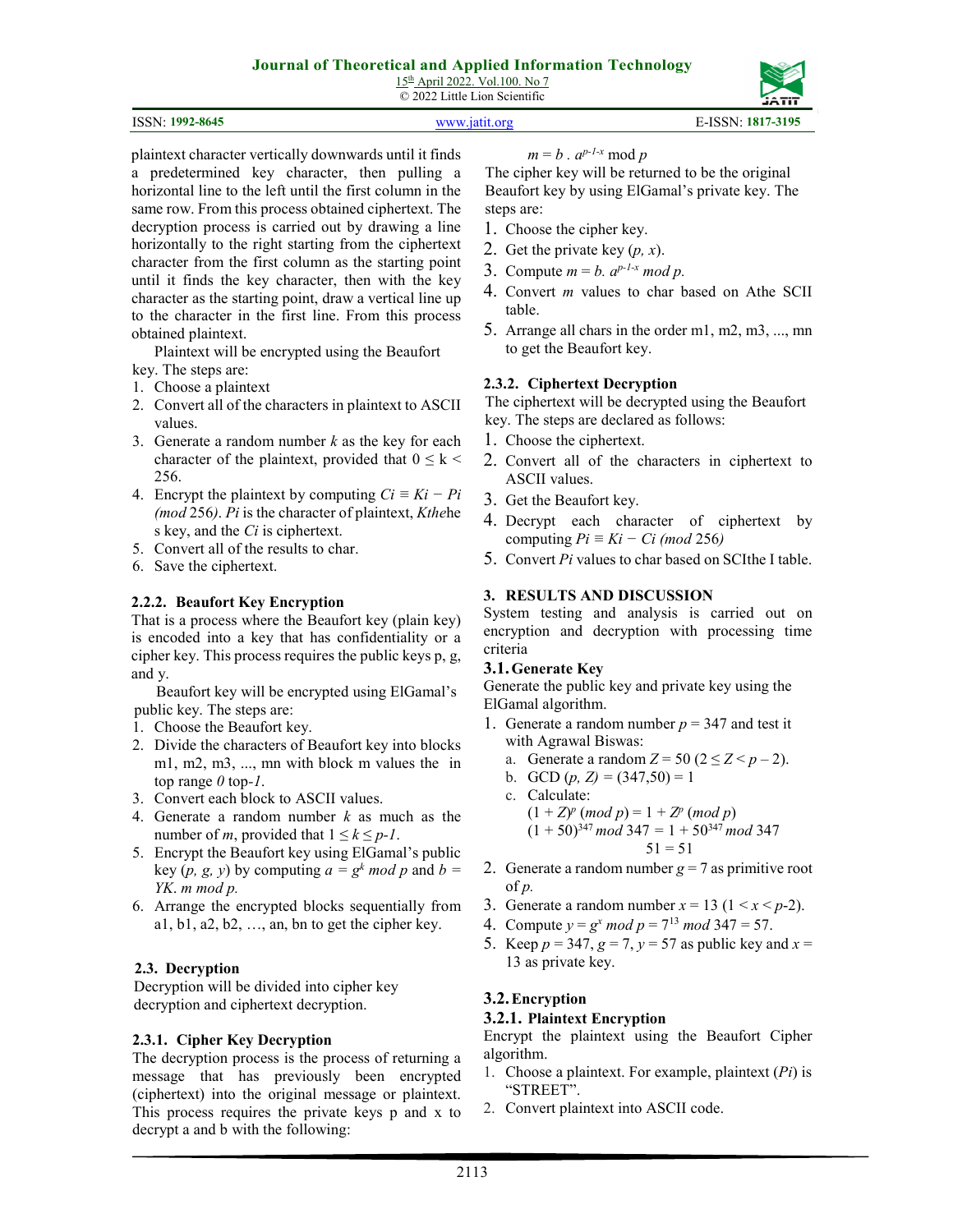15th April 2022. Vol.100. No 7 © 2022 Little Lion Scientific

# ISSN: **1992-8645** www.jatit.org E-ISSN: **1817-3195**

| Table 1. Plaintext to ASCII Code |                      |  |  |  |  |  |
|----------------------------------|----------------------|--|--|--|--|--|
|                                  | Pi                   |  |  |  |  |  |
| Char                             | Index based on ASCII |  |  |  |  |  |
| S                                | 83                   |  |  |  |  |  |
| T                                | 84                   |  |  |  |  |  |
| R                                | 82                   |  |  |  |  |  |
| E                                | 69                   |  |  |  |  |  |
| E                                | 69                   |  |  |  |  |  |
| т                                | 84                   |  |  |  |  |  |

3. Generate a random key,  $Ki = "{'Z2#}~" (0 \leq K <$ 256), as the Beaufort key.

4. Convert key into ASCII code.

|                               | Table 2. Beaufort Key to ASCII Code |  |  |  |  |  |  |
|-------------------------------|-------------------------------------|--|--|--|--|--|--|
| Ki                            |                                     |  |  |  |  |  |  |
| Char                          | Index based on ASCII                |  |  |  |  |  |  |
|                               | 123                                 |  |  |  |  |  |  |
| ٠                             | 146                                 |  |  |  |  |  |  |
| Z                             | 122                                 |  |  |  |  |  |  |
| $\mathfrak{D}_{\mathfrak{p}}$ | 50                                  |  |  |  |  |  |  |
| #                             | 35                                  |  |  |  |  |  |  |
|                               | 126                                 |  |  |  |  |  |  |

- 5. Calculate:
	- *Ci = Ki − Pi (mod* 256*)*

*P1 = 83, K1 = 123 C1 = 123 – 83 (mod 256) C1 = 40* 

*P2 = 84, K2 = 146 C2 = 146 – 84 (mod 256) C2 = 62* 

*P3 = 82, K3 = 122 C3 = 122 – 82 (mod 256) C3 = 40* 

*P4 = 69, K4 = 50 C4 = 50 – 69 (mod 256) C4 = 237* 

*P5 = 69, K5 = 35 C5 = 35 – 69 (mod 256) C5 = 222* 

*P6 = 84, K6 = 126 C6 = 126 – 84 (mod 256) C6 = 42* 

6. Convert *Ci* to ciphertext.

| Сi                   |          |
|----------------------|----------|
| Index based on ASCII | Char     |
| 40                   |          |
| 62                   | $\rm{>}$ |
| 40                   |          |
| 237                  | í        |
| 222                  | Þ        |
| 42                   | $\ast$   |
|                      |          |

*Table 3. Ci to Ciphertext Using the ASCII Code* 

#### **3.2.2. Beaufort Key Encryption**

- 1. Get the Beaufort key  $(K = \sqrt{\frac{22\pi}{n}})$ .
- 2. Beaufort key will be considered as the plain message (plain key) in the ElGamal algorithm process. So, *m* will be:

| Table 4. mi to ASCII      |                      |  |  |  |  |  |
|---------------------------|----------------------|--|--|--|--|--|
|                           | mi                   |  |  |  |  |  |
| Char                      | Index based on ASCII |  |  |  |  |  |
|                           | 123                  |  |  |  |  |  |
| ٠                         | 146                  |  |  |  |  |  |
| Z                         | 122                  |  |  |  |  |  |
| $\overline{2}$            | 50                   |  |  |  |  |  |
| #                         | 35                   |  |  |  |  |  |
| $\widetilde{\phantom{m}}$ | 126                  |  |  |  |  |  |

- 3. Get the ElGamal public key ( $p = 347$ ,  $g = 7$ ,  $y =$ 57).
- 4. Generate a random k for each char in plain key  $(1 \leq k \leq p-l).$

| Table 5. Random ki for mi |       |  |  |  |  |  |
|---------------------------|-------|--|--|--|--|--|
| $m_i$                     | $k_i$ |  |  |  |  |  |
| 123                       | 11    |  |  |  |  |  |
| 146                       | 7     |  |  |  |  |  |
| 122                       | 5     |  |  |  |  |  |
| 50                        | 3     |  |  |  |  |  |
| 35                        | 8     |  |  |  |  |  |
| 126                       | 13    |  |  |  |  |  |

5. Calculate  $a = g^k \mod p$  and  $b = y^k \mod p$ . *m1 = 123, k1 = 11*   $a_1 = g^k \mod p$  $a_1 = 7^{11} \mod 347$ 

7. Then, ciphertext = "(>(í Þ\*".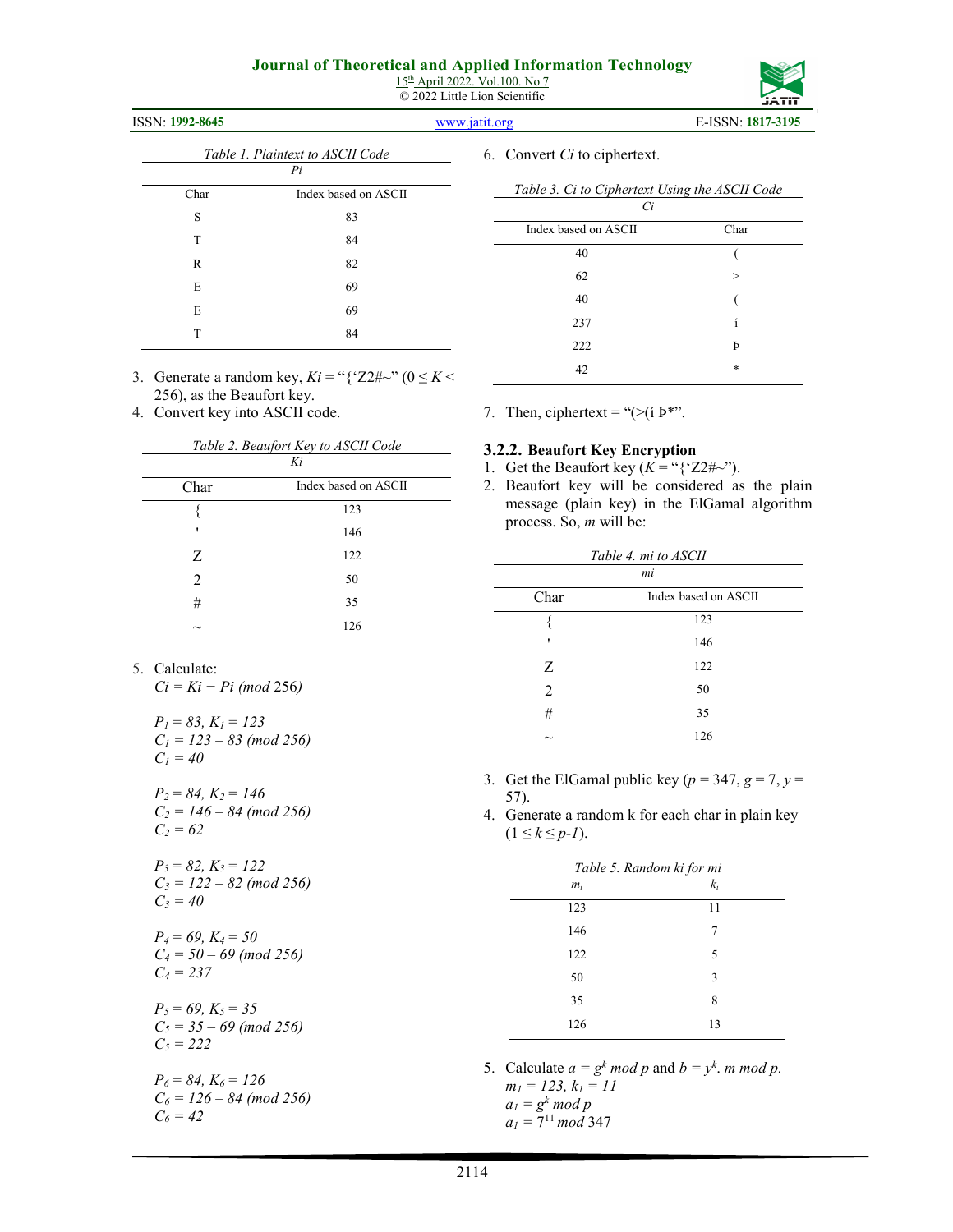15<sup>th</sup> April 2022. Vol.100. No 7

| ISSN: 1992-8645                                 | www.jatit.org |                                                          |                                               | 运用<br>E-ISSN: 1817-3195                              |
|-------------------------------------------------|---------------|----------------------------------------------------------|-----------------------------------------------|------------------------------------------------------|
|                                                 |               |                                                          |                                               |                                                      |
| $a_1 = 334$                                     |               |                                                          | Table 6. Cipher block (ai, bi)                |                                                      |
| $b_1 = y^k$ . m <sub>1</sub> mod p              |               | $m_i$                                                    | a <sub>i</sub>                                | $b_i$                                                |
| $b_1 = 57^{11}$ . 123 mod 347                   |               | 123                                                      | 334                                           | 44                                                   |
| $b_1 = 44$                                      |               |                                                          |                                               |                                                      |
|                                                 |               | 146                                                      | 112                                           | 127                                                  |
| $m_2 = 146, k_2 = 7$                            |               | 122                                                      | 151                                           | 184                                                  |
| $a_2 = g^k \mod p$                              |               | 50                                                       | 343                                           | 302                                                  |
| $a_2 = 7^7 \mod 347$                            |               | 35                                                       | 90                                            | 345                                                  |
| $a_2 = 112$                                     |               | 126                                                      | 57                                            | 178                                                  |
| $b_2 = y^k$ . $m_l \mod p$                      |               |                                                          |                                               |                                                      |
| $b_2 = 57^7$ . 146 mod 347                      |               |                                                          | 6. Keep the cipher key $(a_i, b_i)$ .         |                                                      |
| $b_2 = 127$                                     |               | 3.3. Decryption                                          |                                               |                                                      |
| $m_3 = 122, k_3 = 5$                            |               |                                                          | 3.3.1. Cipher Key Decryption                  |                                                      |
| $a_3 = g^k \mod p$                              |               |                                                          |                                               | Cipher key will be returned to be the original       |
| $a_3 = 7^5 \mod 347$                            |               |                                                          |                                               | Beaufort key by using ElGamal's private key with the |
| $a_3 = 151$                                     |               | following steps:                                         |                                               |                                                      |
|                                                 |               | 1. Get the cipher key $(a_i, b_i)$ .                     |                                               |                                                      |
| $b_3 = y^k$ . m <sub>3</sub> mod p              |               |                                                          | 2. Get the private key $(p, x) = (347, 13)$ . |                                                      |
| $b_3 = 57^5$ . 122 mod 347                      | 3. Calculate: |                                                          |                                               |                                                      |
| $b_3 = 184$                                     |               | $m_i = b_i$ . AIP <sup>-1-x</sup> mod p                  |                                               |                                                      |
|                                                 |               | $a_1 = 334, b_1 = 44$                                    |                                               |                                                      |
| $m_4 = 50, k_4 = 3$                             |               | $m_1 = 44.334^{333} \mod 347$                            |                                               |                                                      |
| $a_4 = g^k \mod p$                              |               | $m_l = 123$                                              |                                               |                                                      |
| $a_4 = 7^3 \mod 347$                            |               |                                                          |                                               |                                                      |
| $a_4 = 343$                                     |               | $a_2 = 112, b_2 = 127$                                   |                                               |                                                      |
|                                                 |               | $m_2 = 127.112^{333} \mod 347$                           |                                               |                                                      |
| $b_4 = y^k$ . <i>m<sub>4</sub></i> mod <i>p</i> |               | $m_2 = 146$                                              |                                               |                                                      |
| $b_4 = 57^3$ . 50 mod 347                       |               |                                                          |                                               |                                                      |
| $b_4 = 302$                                     |               | $a_3 = 151, b_3 = 184$<br>$m_3 = 184.151^{333} \mod 347$ |                                               |                                                      |
|                                                 |               |                                                          |                                               |                                                      |
| $m_5 = 35, k_5 = 8$                             |               | $m_3 = 122$                                              |                                               |                                                      |
| $a_5 = g^k \mod p$                              |               | $a_4 = 343, b_4 = 302$                                   |                                               |                                                      |
| $a_5 = 7^8 \mod 347$                            |               | $m_4 = 302.343^{333} \mod 347$                           |                                               |                                                      |
| $a_5 = 90$                                      |               | $m_4 = 50$                                               |                                               |                                                      |
|                                                 |               |                                                          |                                               |                                                      |
| $b_5 = y^k$ . m <sub>5</sub> mod p              |               | $a_5 = 90, b_5 = 345$                                    |                                               |                                                      |
| $b_5 = 57^8$ . 35 mod 347                       |               | $m_5 = 345.90^{333} \text{ mod } 347$                    |                                               |                                                      |
| $b_5 = 345$                                     |               | $m_5 = 35$                                               |                                               |                                                      |
| $m_6 = 126, k_6 = 13$                           |               | $a_6 = 57, b_6 = 178$                                    |                                               |                                                      |
| $a_6 = g^k \mod p$                              |               | $m_6 = 178.57^{333} \mod 347$                            |                                               |                                                      |
| $a_6 = 7^{13} \mod 347$                         |               | $m_6 = 126$                                              |                                               |                                                      |
| $a_6 = 57$                                      |               |                                                          |                                               |                                                      |
|                                                 |               | 4. Return $m_i$ to plainkey.                             |                                               |                                                      |
| $b_6 = y^k$ . m <sub>6</sub> mod p              |               |                                                          |                                               |                                                      |
|                                                 |               |                                                          |                                               |                                                      |
|                                                 |               |                                                          |                                               |                                                      |
| $b_6 = 57^{13}$ . 126 mod 347<br>$b_6 = 178$    |               |                                                          |                                               |                                                      |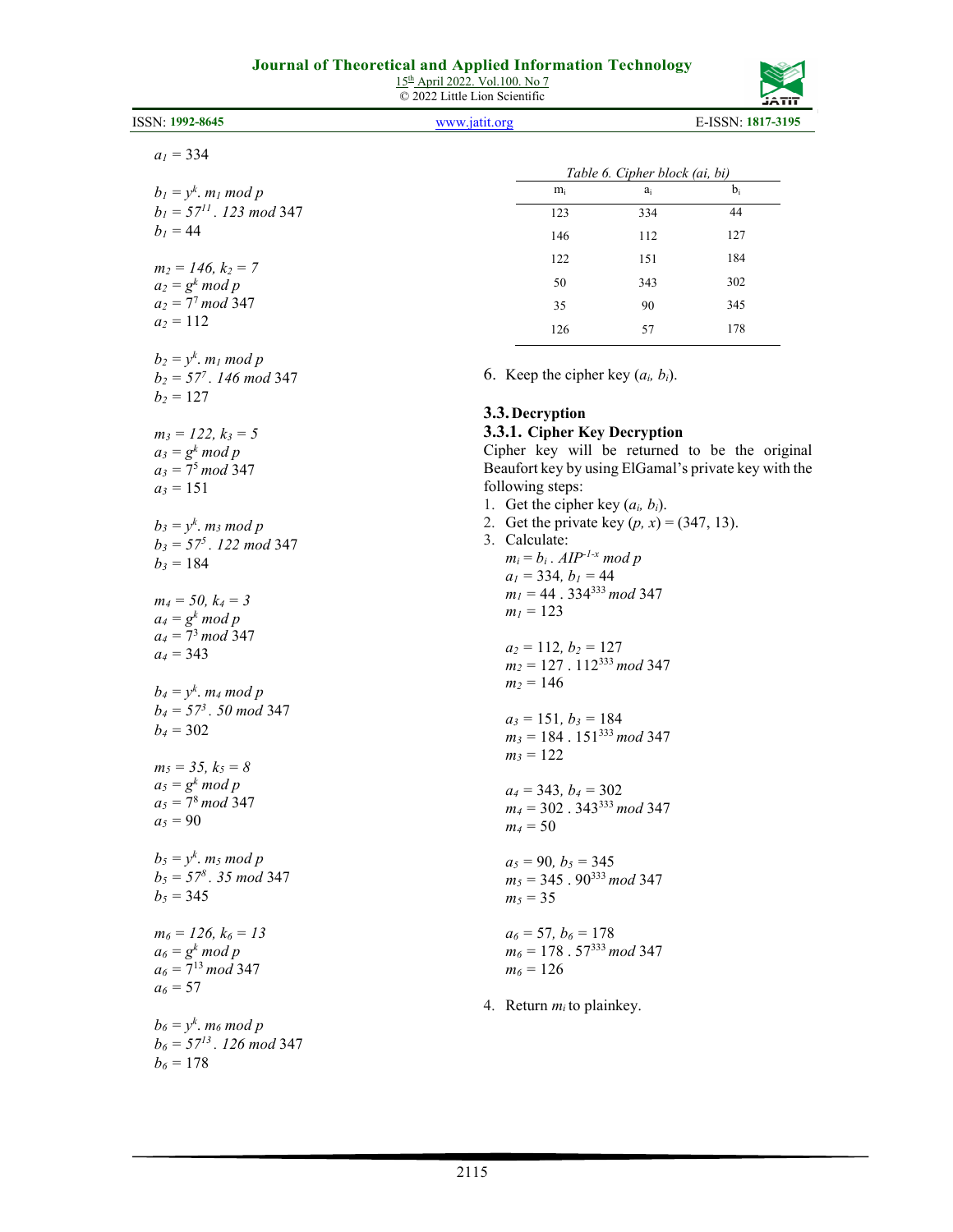15th April 2022. Vol.100. No 7 © 2022 Little Lion Scientific

| ISSN: 1992-8645               |                           | www.jatit.org                                         | E-ISSN: 1817-3195 |
|-------------------------------|---------------------------|-------------------------------------------------------|-------------------|
| Table 7. mi to Plainkey<br>mi |                           | $C_2 = 62, K_2 = 146$<br>$P_2 = 146 - 62 \ (mod 256)$ |                   |
| Index based on ASCII          | Char                      | $P_2 = 84$                                            |                   |
| 123                           |                           | $C_3 = 40, K_3 = 122$                                 |                   |
| 146                           |                           | $P_3 = 122 - 40 \ (mod 256)$                          |                   |
| 122                           | Z                         | $P_3 = 82$                                            |                   |
| 50                            | 2                         | $C_4 = 237, K_4 = 50$                                 |                   |
| 35                            | #                         | $P_4 = 50 - 237 \pmod{256}$                           |                   |
| 126                           | $\widetilde{\phantom{m}}$ | $P_4 = 69$                                            |                   |

5. So, plain key  $(m_i) =$  "{'Z2#~".

#### **3.3.2. Ciphertext Decryption**

The ciphertext will be decrypted using the Beaufort key with the following steps:

1. Get the ciphertext = "( $>(i)$   $\triangleright$ " and convert it to ASCII code.

| Table 8. Cipherkey to ASCII Code<br>Ci |                      |  |  |  |  |  |
|----------------------------------------|----------------------|--|--|--|--|--|
| Char                                   | Index based on ASCII |  |  |  |  |  |
|                                        | 40                   |  |  |  |  |  |
| $\geq$                                 | 62                   |  |  |  |  |  |
|                                        | 40                   |  |  |  |  |  |
| í                                      | 237                  |  |  |  |  |  |
| Þ                                      | 222                  |  |  |  |  |  |
| $\ast$                                 | 42                   |  |  |  |  |  |
|                                        |                      |  |  |  |  |  |

2. Beaufort key  $(K) = "{'Z2\#~}~$ 

3. Convert Beaufort Key to ASCII code.

| Table 9. Beaufort Key to ASCII Code<br>Ki |                      |  |  |  |  |
|-------------------------------------------|----------------------|--|--|--|--|
| Char                                      | Index based on ASCII |  |  |  |  |
|                                           | 123                  |  |  |  |  |
| ٠                                         | 146                  |  |  |  |  |
| Z                                         | 122                  |  |  |  |  |
| 2                                         | 50                   |  |  |  |  |
| #                                         | 35                   |  |  |  |  |
|                                           | 126                  |  |  |  |  |

4. Calculate:

*Pi = Ki − Ci (mod* 256*)* 

$$
C1 = 40, K1 = 123P1 = 123 - 40 (mod 256)P1 = 83
$$

| $C_2 = 62, K_2 = 146$<br>$P_2 = 146 - 62 \ (mod\ 256)$<br>$P_2 = 84$ |
|----------------------------------------------------------------------|
| $C_3 = 40, K_3 = 122$<br>$P_3 = 122 - 40 \ (mod\ 256)$<br>$P_3 = 82$ |
| $C_4 = 237, K_4 = 50$<br>$P_4 = 50 - 237 \pmod{256}$<br>$P_4 = 69$   |
| $C_5 = 222, K_5 = 35$<br>$P_5 = 35 - 222 \pmod{256}$<br>$P_5 = 69$   |

*C6 =* 42*, K6 =* 126 *P6* = 126 – 42 *(mod* 256*)*   $P_6 = 84$ 

5. Convert *P1* to plaintext.

| Table 10. Pi to Plaintext  |      |  |  |  |  |  |
|----------------------------|------|--|--|--|--|--|
| Pi<br>Index based on ASCII | Char |  |  |  |  |  |
| 83                         | S    |  |  |  |  |  |
| 84                         | T    |  |  |  |  |  |
| 82                         | R    |  |  |  |  |  |
| 69                         | E    |  |  |  |  |  |
| 69                         | E    |  |  |  |  |  |
| 84                         | T    |  |  |  |  |  |

That way, we get back the same plaintext as the original plaintext.

# **3.4. Real Running Time**

#### **3.4.1. Encryption Time**

The time for the encryption process is the time it takes to complete the encryption process on the plaintext file by the Beaufort key and the Beaufort key encryption by the ElGamal public key. The length of the plaintext is the same as the length of the Beaufort key.

In this testing process, 6 texts are used consisting of small, medium, and large files. Small files have less than 100 characters, medium files have less than 5000 characters, and large files have 10000 characters or more. The test is carried out three times for each text and the average processing time will be calculated in milliseconds.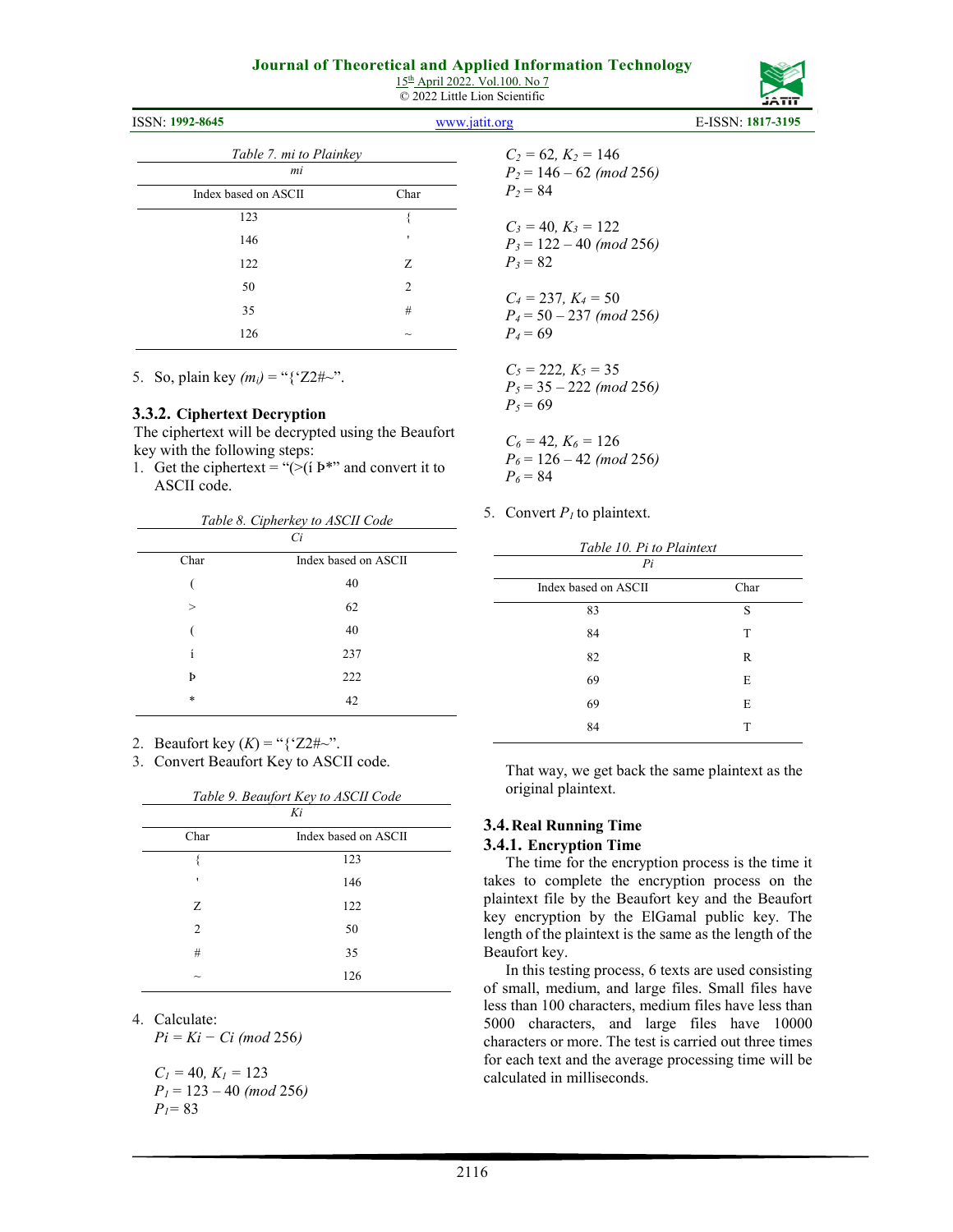15th April 2022. Vol.100. No 7 © 2022 Little Lion Scientific



| ISSN: 1992-8645<br>www.jatit.org  |                 |                 |      |                 |                               | E-ISSN: 1817-3195 |                                   |                               |                 |      |                 |                 |         |  |
|-----------------------------------|-----------------|-----------------|------|-----------------|-------------------------------|-------------------|-----------------------------------|-------------------------------|-----------------|------|-----------------|-----------------|---------|--|
| Table 11. Encryption Process Time |                 |                 |      |                 |                               |                   | Table 12. Decryption Process Time |                               |                 |      |                 |                 |         |  |
| Text                              |                 |                 |      |                 | Processing Time (millisecond) |                   | Text                              | Processing Time (millisecond) |                 |      |                 |                 |         |  |
| length                            | 1 <sub>st</sub> | 2 <sub>nd</sub> | 2rd  | 4 <sup>th</sup> | 5 <sup>th</sup>               | Average           | length                            | 1 <sub>st</sub>               | 2 <sub>nd</sub> | 2rd  | 4 <sup>th</sup> | 5 <sup>th</sup> | Average |  |
| (plaintext                        | Test            | Test            | Test | Test            | Test                          |                   | (plaintext                        | Test                          | Test            | Test | Test            | Test            |         |  |
| in char)                          |                 |                 |      |                 |                               |                   | in char)                          |                               |                 |      |                 |                 |         |  |
| 10                                | 10              | 16              | 6    |                 |                               | 7,6               | 10                                | 6                             | 9               |      |                 |                 | 4,2     |  |
| 50                                | 19              | 14              | 13   | 11              | 19                            | 15,2              | 50                                | 19                            |                 | 4    | 4               | 3               | 7,4     |  |
| 100                               | 106             | 24              | 41   | 24              | 44                            | 47,8              | 100                               | 40                            | 15              | 24   | 14              | 18              | 22,2    |  |
| 150                               | 86              | 61              | 68   | 47              | 91                            | 70,6              | 150                               | 44                            | 45              | 49   | 34              | 58              | 46      |  |
| 1000                              | 305             | 369             | 232  | 213             | 220                           | 267,8             | 1000                              | 103                           | 127             | 145  | 142             | 77              | 118,8   |  |
| 10000                             | 2176            | 4929            | 2921 | 2971            | 2654                          | 3130,2            | 10000                             | 770                           | 1797            | 418  | 1090            | 613             | 937,6   |  |

Table 11 shows that each testing time is different for the encryption process with several plaintexts that have different character lengths.



*Figure 1. The Result of Encryption* 

Figure 1 shows that the length of time required for the encryption process is influenced by the length of the plaintext character. The longer the plaintext character, the longer it will take to complete the encryption process.

#### **3.4.2. Decryption Time**

The time for the decryption process is the time required for the system to convert the cipher key into a Beaufort key with ElGamal's private key and convert the ciphertext into plaintext with the Beaufort Cipher key.

In the testing process, the system used 6 ciphertexts with a length of 10, 50, 100, 150, 1000, and 10000 characters which are the results of the previous encryption test. Each test is carried out five times and the average processing time will be calculated in milliseconds for each ciphertext length.



*Figure 2. The Result of Decryption* 

Figure 2 shows that the length of time required for the decryption process is influenced by the length of the ciphertext character used. The longer the ciphertext character, the longer the time to complete the decryption process.

Based on Figure 1 and Figure 2 it can be seen that the time required for the encryption and decryption process using the hybrid cryptosystem method is directly proportional to the length of the plaintext and ciphertext. Which means, the longer the character used, the longer it takes for the encryption and decryption process. The hybrid cryptosystem method using the Elgamal algorithm and Beaufort cipher algorithm can cover the weakness of the ElGamal algorithm in terms of faster encryption and decryption process time.

#### **4. CONCLUSION**

The conclusion obtained is that the time required for the encryption process is longer when compared to the decryption process. This is because the encryption process in the ElGamal Algorithm causes the text size to increase to twice the previous text size. The hybrid cryptosystem method using the Elgamal algorithm and Beaufort cipher algorithm can cover the weakness of the ElGamal algorithm in terms of